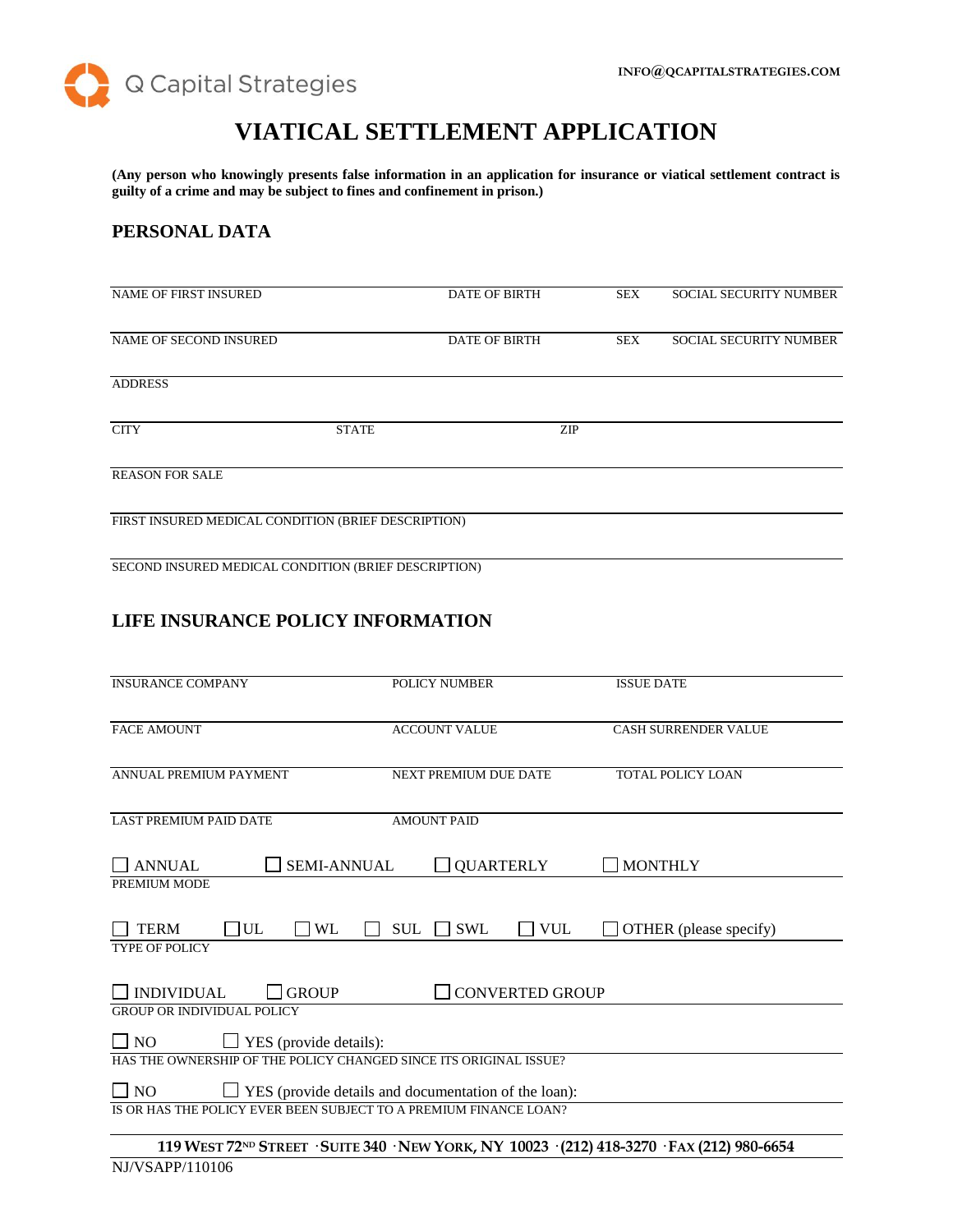| Q CAPITAL STRATEGIES, LLC |
|---------------------------|
|---------------------------|

### *POLICY OWNER(S)*

| NAME OF POLICY OWNER(S)                                                   | SOCIAL SECURITY OR TAX ID NUMBER    |            |  |
|---------------------------------------------------------------------------|-------------------------------------|------------|--|
| NAME OF PRESIDENT (IF CORPORATE OWNED)                                    | NAME OF CORPORATE SECRETARY         |            |  |
| NAME OF MANAGER (IF LLC OWNED)                                            |                                     |            |  |
| NAME OF TRUSTEE (S) (IF TRUST OWNED)                                      | <b>DATE OF TRUST</b>                |            |  |
| <b>ADDRESS</b>                                                            |                                     |            |  |
| <b>CITY</b>                                                               | <b>STATE</b>                        | <b>ZIP</b> |  |
| If individually owned, has Policy Owner ever been? (check all that apply) |                                     |            |  |
| $\Box$ Married<br>$\Box$ Divorced                                         | <b>Legally Separated</b><br>Widowed | Bankrupt   |  |

If more than one policy is being submitted, please attach an additional page including Policy Owner(s) and life insurance policy information as requested above.

# **MEDICAL INFORMATION**

## **FIRST INSURED**

| NAME OF PRIMARY PHYSICIAN    | TELEPHONE WITH AREA CODE |                          |  |
|------------------------------|--------------------------|--------------------------|--|
| <b>ADDRESS</b>               |                          |                          |  |
| <b>CITY</b>                  | <b>STATE</b>             | <b>ZIP</b>               |  |
| NAME OF SPECIALIST PHYSICIAN | <b>SPECIALTY</b>         | TELEPHONE WITH AREA CODE |  |
| <b>ADDRESS</b>               |                          |                          |  |
| <b>CITY</b>                  | <b>STATE</b>             | ZIP                      |  |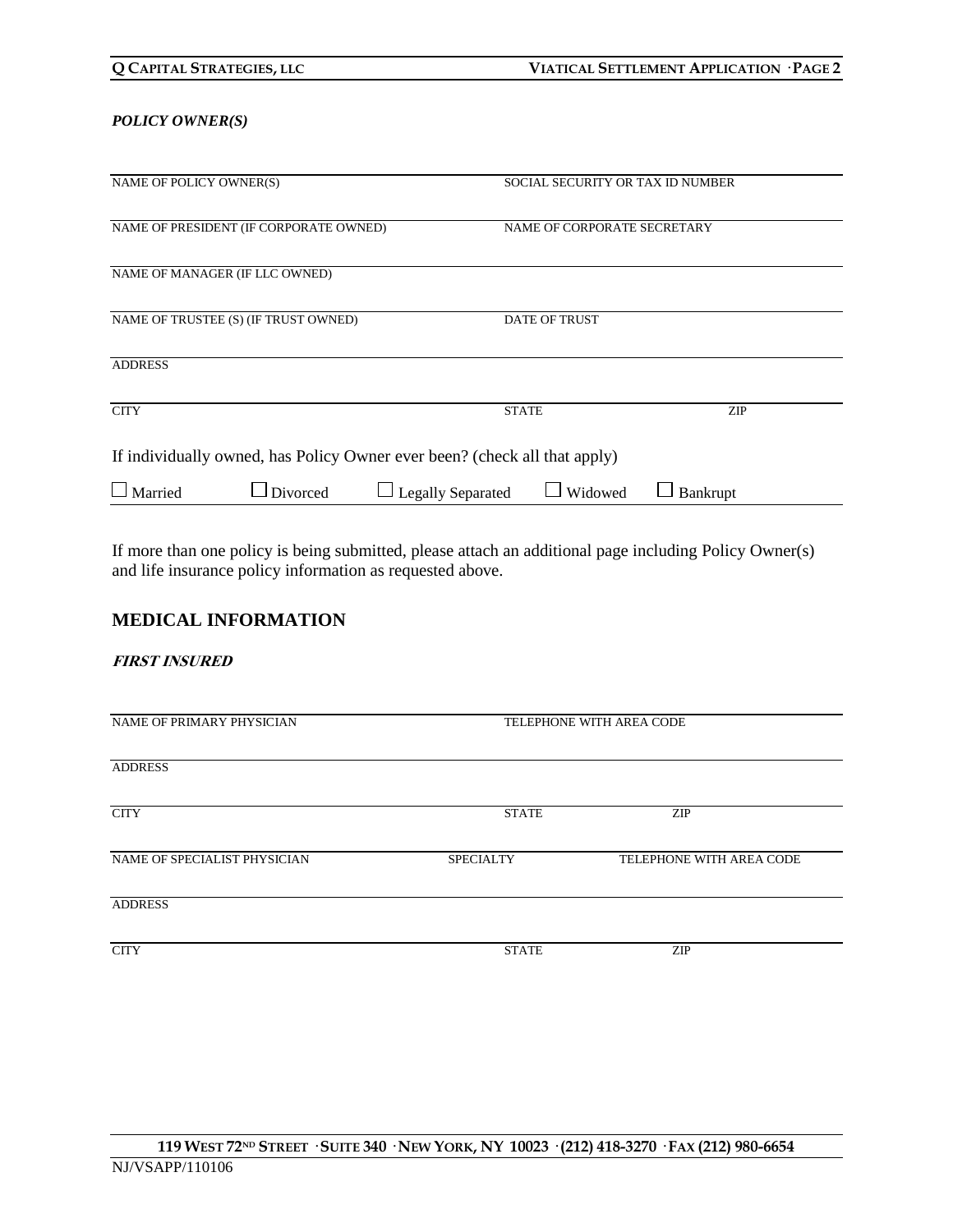#### **SECOND INSURED**

| NAME OF PRIMARY PHYSICIAN    | TELEPHONE WITH AREA CODE |                          |  |
|------------------------------|--------------------------|--------------------------|--|
|                              |                          |                          |  |
| <b>ADDRESS</b>               |                          |                          |  |
|                              |                          |                          |  |
| <b>CITY</b>                  | <b>STATE</b>             | <b>ZIP</b>               |  |
|                              |                          |                          |  |
| NAME OF SPECIALIST PHYSICIAN | <b>SPECIALTY</b>         | TELEPHONE WITH AREA CODE |  |
|                              |                          |                          |  |
| <b>ADDRESS</b>               |                          |                          |  |
|                              |                          |                          |  |
| <b>CITY</b>                  | <b>STATE</b>             | <b>ZIP</b>               |  |

If there are any other physicians who have treated the Insured(s) in the last five years, please attach an additional page including full name of physician(s), specialty, address and telephone number with area code.

## *The following will be needed to obtain an offer:*

- Copy of the insurance policy and current statement of values
- In-force illustrations showing zero cash value at maturity:
	- If Universal Life policy, submit minimum premium payments
	- If Term policy, submit a current illustration and a conversion illustration to a permanent policy showing minimum premium payments
	- If Whole Life policy, submit a vanishing premium illustration

| <b>SIGNATURE OF FIRST INSURED</b>           | <b>DATE</b> |
|---------------------------------------------|-------------|
|                                             |             |
|                                             |             |
| SIGNATURE OF SECOND INSURED (IF APPLICABLE) | <b>DATE</b> |
|                                             |             |
|                                             |             |
| SIGNATURE OF POLICY OWNER(S)                | <b>DATE</b> |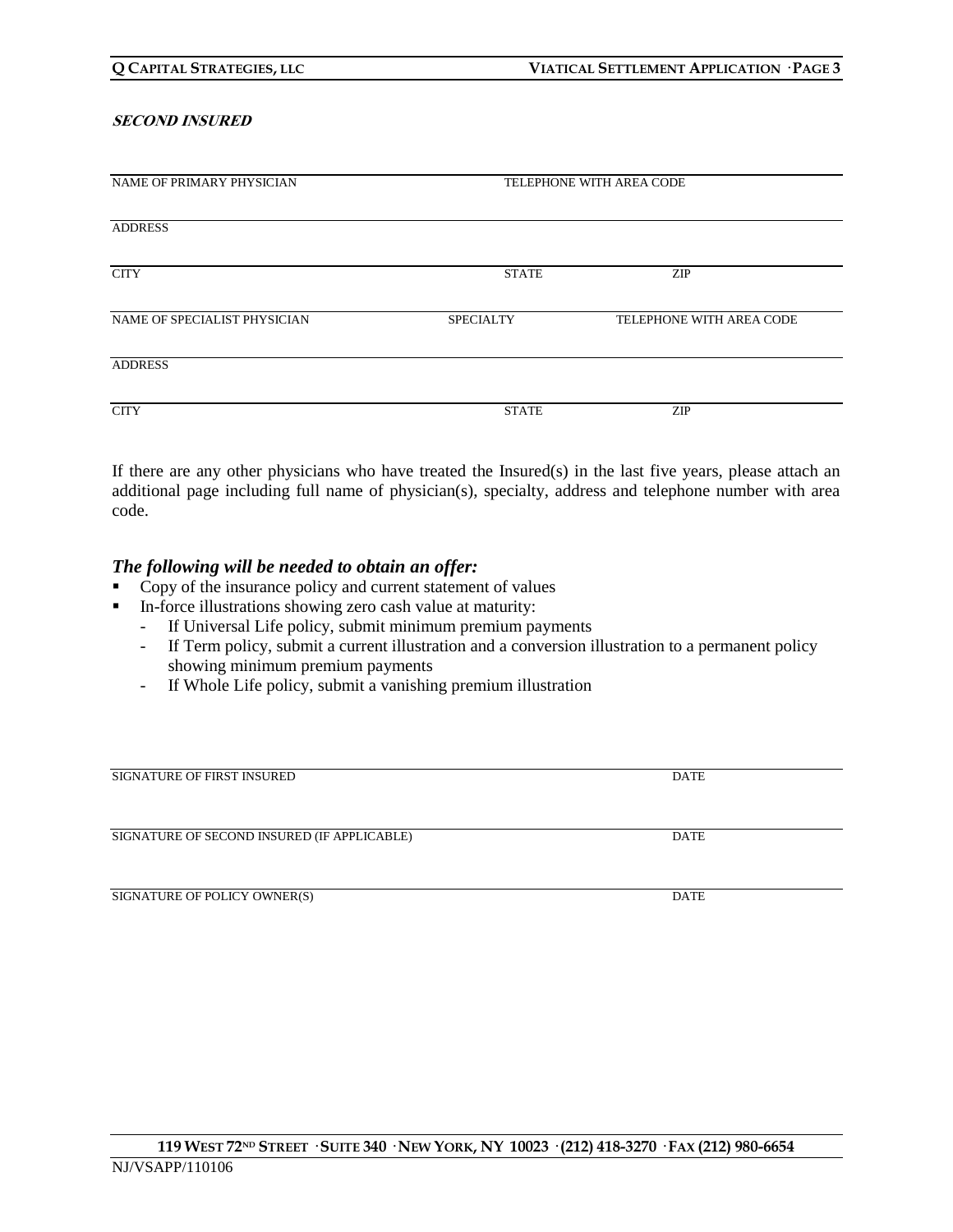# **AUTHORIZATION FOR RELEASE AND USE OF MEDICAL AND/OR INSURANCE INFORMATION (signed by the Insured(s) and Policy Owner(s))**

I/We hereby authorize any physician, medical practitioner, hospital, clinic or any other medical facility, insurance support organization, pharmacy, government agency, insurance company, group policyholder, employer, benefits plan administrator, or any other institution or person to provide to Q Capital Strategies, LLC and/or its authorized representatives or assignees, and, if the policy being viaticated has been in effect for less than two (2) years, to the insurance company that issued the life insurance policy covering the life of the Insured(s) any and all information as to diagnosis, treatment and prognosis with respect to any physical or mental condition of the Insured(s) including psychiatric condition, or drug and alcohol abuse.

This Authorization allows for the disclosure, inspection and copying of any and all records, reports, and/or documents, including any underlying data, regarding the care and treatment of the Insured(s) and any other information in your possession concerning any treatment or hospitalization, including but not limited to, all testing materials completed by or administered to the Insured(s), along with any and all medical bills in your possession and control.

I/We understand that the information authorized for release may also include personal information and insurance policy information, including but not limited to, forms, riders and amendments concerning the life insurance policy(ies) on which I/We are the Policy Owner(s) or Insured(s).

This Authorization allows Q Capital Strategies, LLC and its authorized representatives and assignees to use the medical or insurance information, and to disclose such information to their funding sources, medical underwriters, insurers or contingency reinsurers. The Authorization set forth is granted to Q Capital Strategies, LLC, each subsequent owner of the Policy, and any party who is a potential purchaser of the Policy from any subsequent owner. The receipt, use and disclosure of the information obtained pursuant to this Authorization is for the purpose of pursuing and completing the sale or resale of life insurance policy(ies) on which I/We are the Policy Owner(s) or Insured(s), and permitting Q Capital Strategies, LLC or any subsequent Policy Owner(s) to obtain any amounts payable to the owner or beneficiary of the Policy(ies). I/We hereby expressly authorize such receipt, use and disclosure.

I/We agree that a photographic copy or facsimile of this Authorization shall be valid as the original. I/We agree that this Authorization shall remain valid for thirty (30) months, absent any provision of any applicable state statute or regulation to the contrary, in which event it shall remain valid for the maximum period permitted thereunder. I/We understand that all medical information will be kept strictly confidential and will not be released to the Medical Information Bureau.

| NAME OF FIRST INSURED   | <b>SIGNATURE</b> | <b>DATE</b> |
|-------------------------|------------------|-------------|
| NAME OF SECOND INSURED  | <b>SIGNATURE</b> | <b>DATE</b> |
| NAME OF POLICY OWNER(S) | <b>SIGNATURE</b> | <b>DATE</b> |
| <b>NAME OF WITNESS</b>  | <b>SIGNATURE</b> | <b>DATE</b> |
| <b>NAME OF WITNESS</b>  | <b>SIGNATURE</b> | <b>DATE</b> |

#### **PHOTOCOPIES AND/OR FACSIMILES OF THIS DOCUMENT SHALL BE AS VALID AS THE ORIGINAL**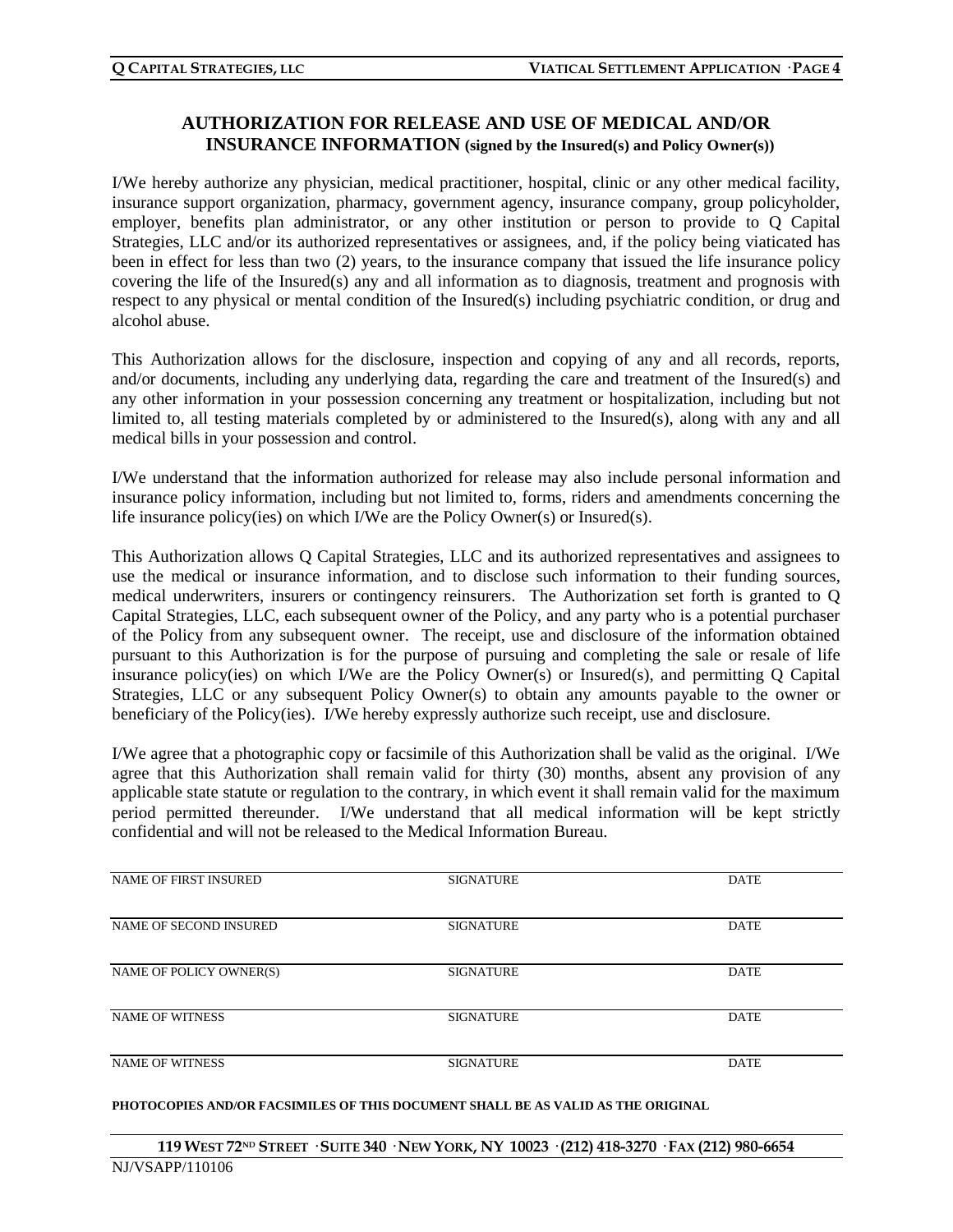## **AUTHORIZATION FOR RELEASE OF INSURANCE POLICY INFORMATION** (signed by the Policy Owner(s))

I/We hereby authorize the insurance company to release directly to Q Capital Strategies, LLC and/or its authorized representatives or assignees any and all information and forms in connection with the policy(ies) listed below (including, but not limited to, verification of coverage, any illustrations or any conversions, thereat). As per my/our specific instructions as the Policy Owner(s), please fax the requested information to Q Capital Strategies, LLC directly and forward a copy to the undersigned Policy Owner(s).

I/We agree that a photographic copy or facsimile of this Authorization shall be valid as the original.

I/We agree that this Authorization shall remain valid for three years, absent any provision of any applicable state statute or regulation to the contrary, in which event it shall remain valid for the maximum period permitted thereunder.

| NAME OF POLICY OWNER(S) | <b>SIGNATURE</b>                 | <b>DATE</b> |  |
|-------------------------|----------------------------------|-------------|--|
| <b>ADDRESS</b>          | SOCIAL SECURITY OR TAX ID NUMBER |             |  |
| <b>CITY</b>             | <b>STATE</b>                     | <b>ZIP</b>  |  |
| POLICY NUMBER 1         | <b>INSURANCE COMPANY</b>         |             |  |
| POLICY NUMBER 2         | <b>INSURANCE COMPANY</b>         |             |  |
| <b>POLICY NUMBER 3</b>  | <b>INSURANCE COMPANY</b>         |             |  |
| <b>NAME OF WITNESS</b>  | <b>SIGNATURE</b>                 | <b>DATE</b> |  |
| <b>NAME OF WITNESS</b>  | <b>SIGNATURE</b>                 | <b>DATE</b> |  |

**PHOTOCOPIES AND/OR FACSIMILES OF THIS DOCUMENT SHALL BE AS VALID AS THE ORIGINAL**